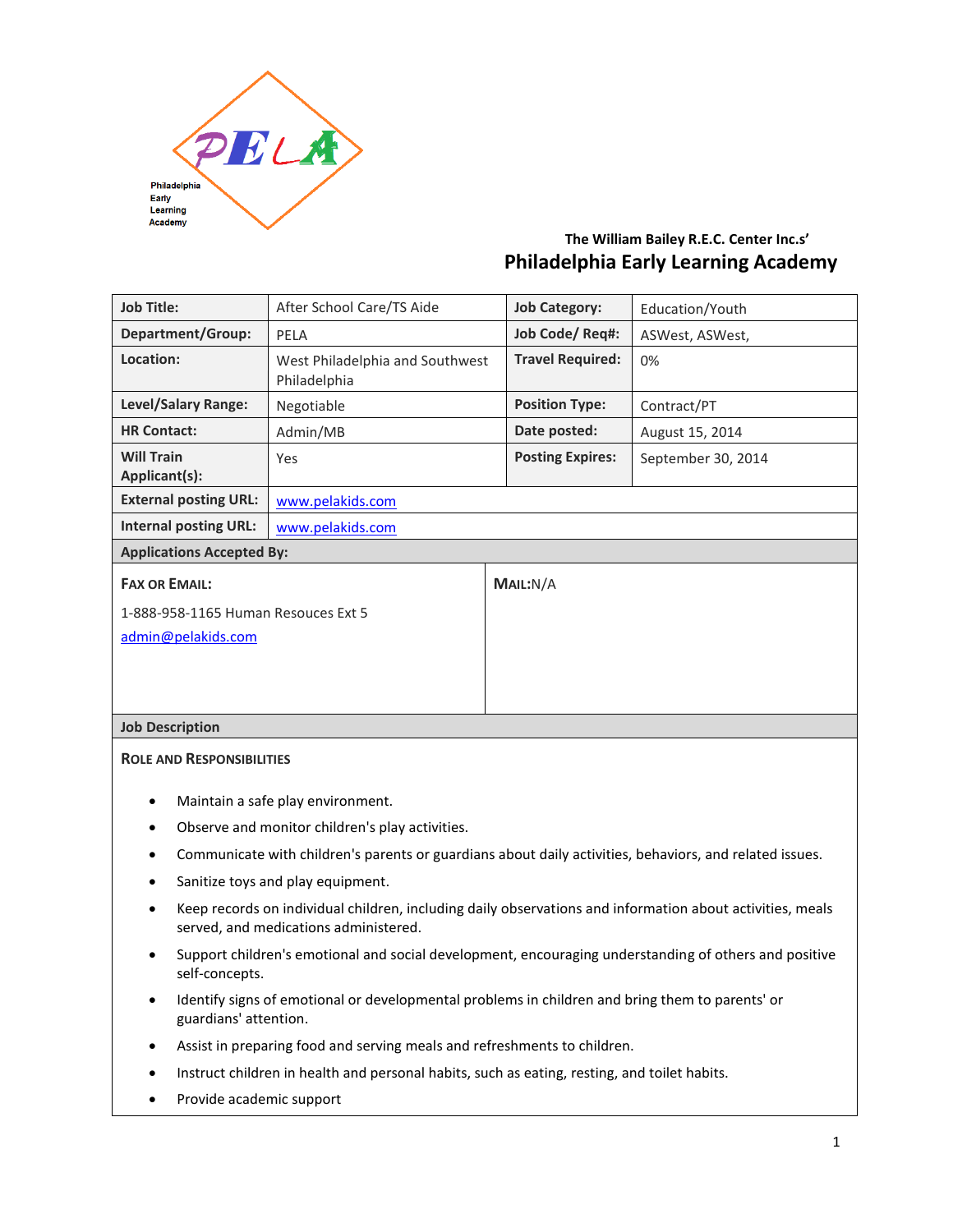

## **The William Bailey R.E.C. Center Inc.s' Philadelphia Early Learning Academy**

Other duties as assigned.

#### **QUALIFICATIONS AND EDUCATION REQUIREMENTS**

(b) An aide shall have attained one of the following qualification levels:

(1) A high school diploma or a general educational development certificate.

 (2) A minimum of an 8th grade education and enrollment in a training curriculum described at § 3270.31(c) (relating to age and training). The classroom training portion of the curriculum shall be completed. Documentation of completion of classroom training and continuing enrollment in the training curriculum shall be included in the staff person's file.

(3) A minimum of an 8th grade education and 2 years of experience with children.

(c) An aide or a combination of aides shall be supervised at all times by a staff person qualified at minimum as an assistant group supervisor.

Must have current FBI, PA State Criminal and Child Abuse clearance Must have current Health Assessment with TB clearance/shot.

#### **PREFERRED SKILLS**

Active Listening — Giving full attention to what other people are saying, taking time to understand the points being made, asking questions as appropriate, and not interrupting at inappropriate times.

Speaking — Talking to others to convey information effectively.

Social Perceptiveness — Being aware of others' reactions and understanding why they react as they do.

Critical Thinking — Using logic and reasoning to identify the strengths and weaknesses of alternative solutions, conclusions or approaches to problems.

Instructing — Teaching others how to do something.

Service Orientation — Actively looking for ways to help people.

Coordination — Adjusting actions in relation to others' actions.

Learning Strategies — Selecting and using training/instructional methods and procedures appropriate for the situation when learning or teaching new things.

Monitoring — Monitoring/Assessing performance of yourself, other individuals, or organizations to make improvements or take corrective action.

Reading Comprehension — Understanding written sentences and paragraphs in work related documents.